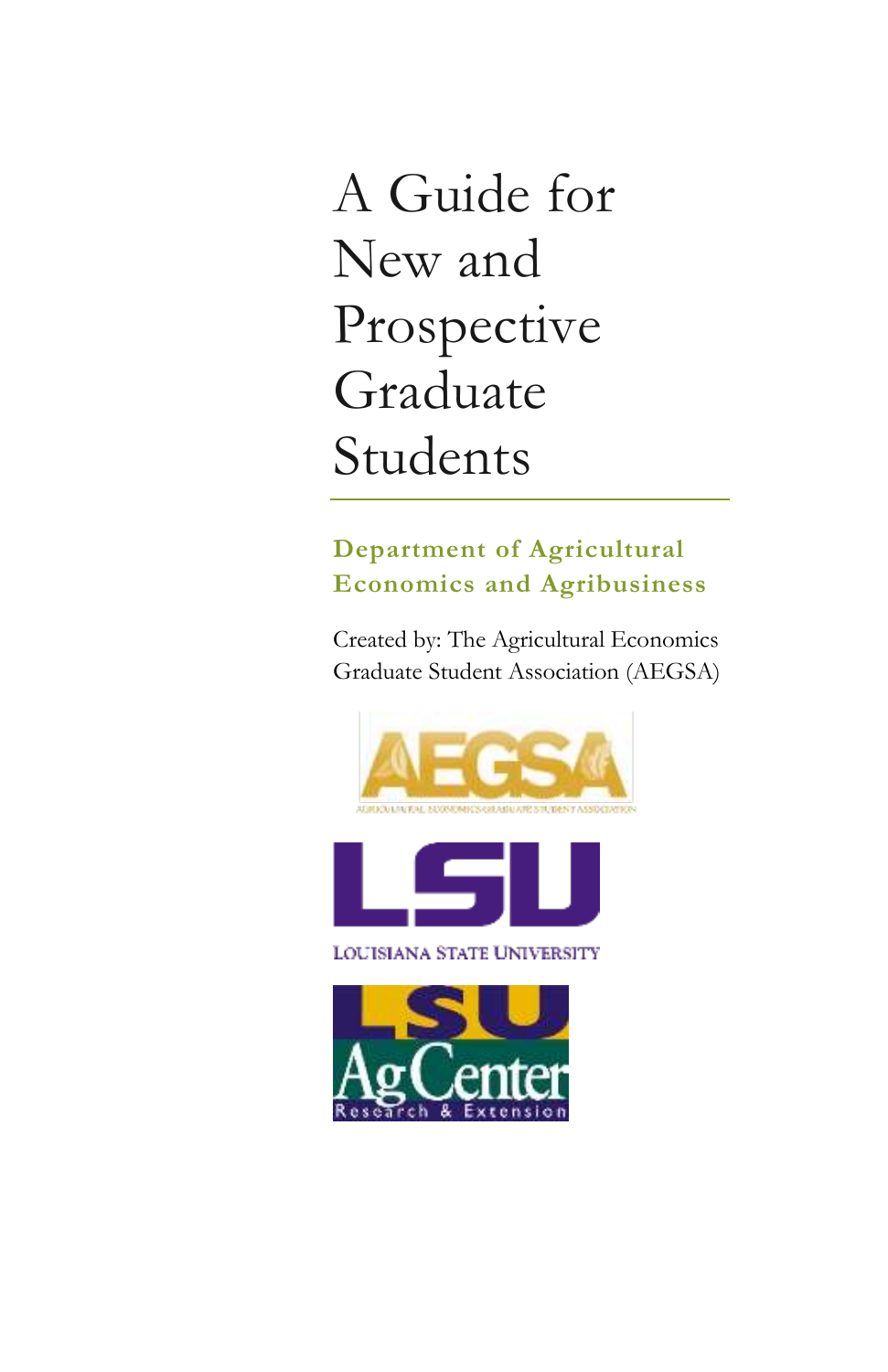

Photo by Dr. Trina Biswas (2016 Graduate)

Welcome!

The Department of Agricultural Economics and Agribusiness at LSU is nationally and internationally known for teaching, research, service programs, and providing outstanding undergraduate and graduate degrees. The department conducts research and offers training in: food, agriculture, natural resources and environment, community development, international trade, transportation, and agribusiness.

This package provides information that you may need all along your program at LSU.

Find us on Facebook @lsu.aegsa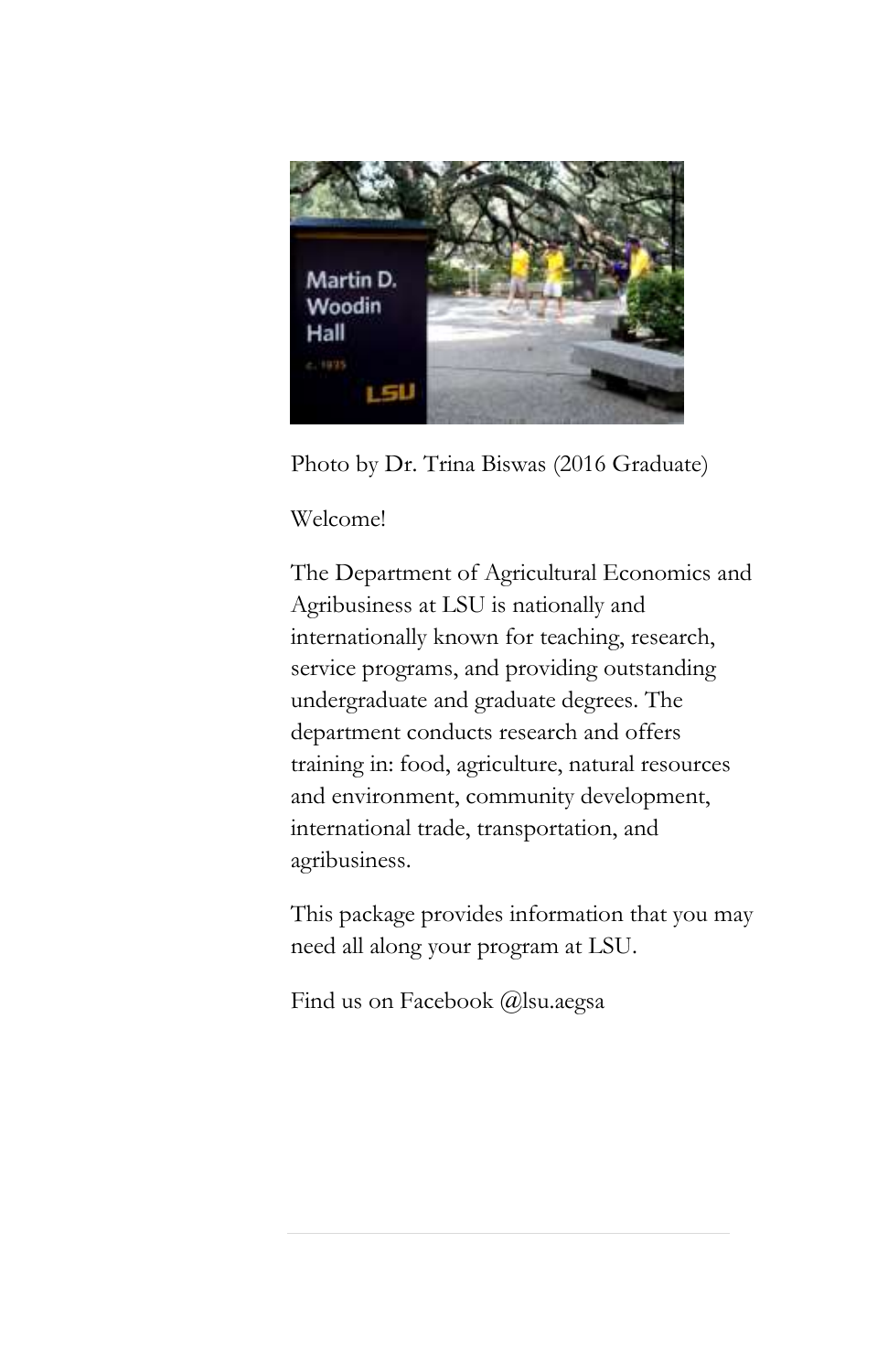# **Table of Contents**

| I.   |                                         |  |
|------|-----------------------------------------|--|
| II.  | LSU Student ID (Tiger Card)  1          |  |
| III. |                                         |  |
|      | IV. Graduate Handbook in Agricultural   |  |
|      |                                         |  |
|      |                                         |  |
|      | VI. Work Permit (Only for International |  |
|      |                                         |  |
|      |                                         |  |
|      | VIII. Academic Resources 8              |  |
|      |                                         |  |
|      | X. Housing Information  14              |  |
|      |                                         |  |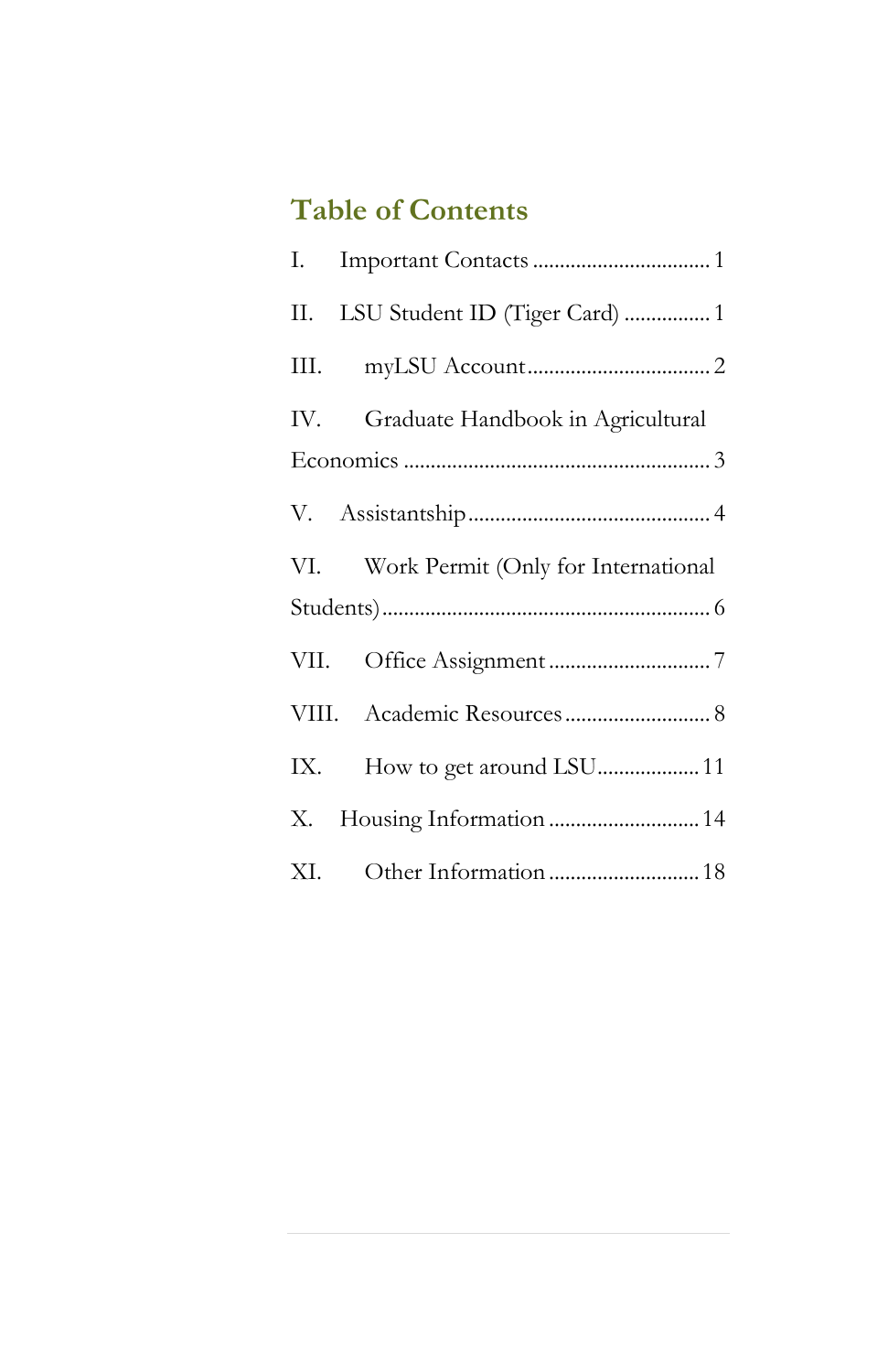# <span id="page-3-0"></span>**I. Important Contacts**

Here is a list of contacts, who can help you get started as a graduate student in the Department of Agricultural Economics.

| Contact                | <b>E-mail Address and Office</b> |
|------------------------|----------------------------------|
| Dr. M. Salassi         | MSalassi@agcenter.lsu.edu        |
| Department Head        | 101 Martin Dr. Woodin Hall       |
|                        |                                  |
| Dr. P. Lynn Kennedy    | LKennedy@agcenter.lsu.edu        |
| Director of Graduate   | 181 Martin D. Woodin Hall        |
| <i>Studies</i>         |                                  |
| Marla Jones            | Mones@agcenter.lsu.edu           |
| Administrative Funding | 107 Martin D. Woodin Hall        |
| Specialist             |                                  |
| <b>Jody Bissett</b>    | [Bisse1@]su.edu                  |
| <i>Administrative</i>  | 101 Martin D. Woodin Hall        |
| Coordinator            |                                  |
| Zack Reboul            | Zreboul@agcenter.lsu.edu         |
| Computer Systems       | 34 Martin D. Woodin Hall         |
| Coordinator            |                                  |
| Alejandra Brevé        | ABFerrari@agcenter.lsu.edu       |
| AEGSA President        | 21 Martin D. Woodin Hall         |

# <span id="page-3-1"></span>**II. LSU Student ID (Tiger Card)**

LSU Student ID is called Tiger Card. Tiger Card is the official LSU identification card for all students, faculty, and staff. The card also serves as an electronic key for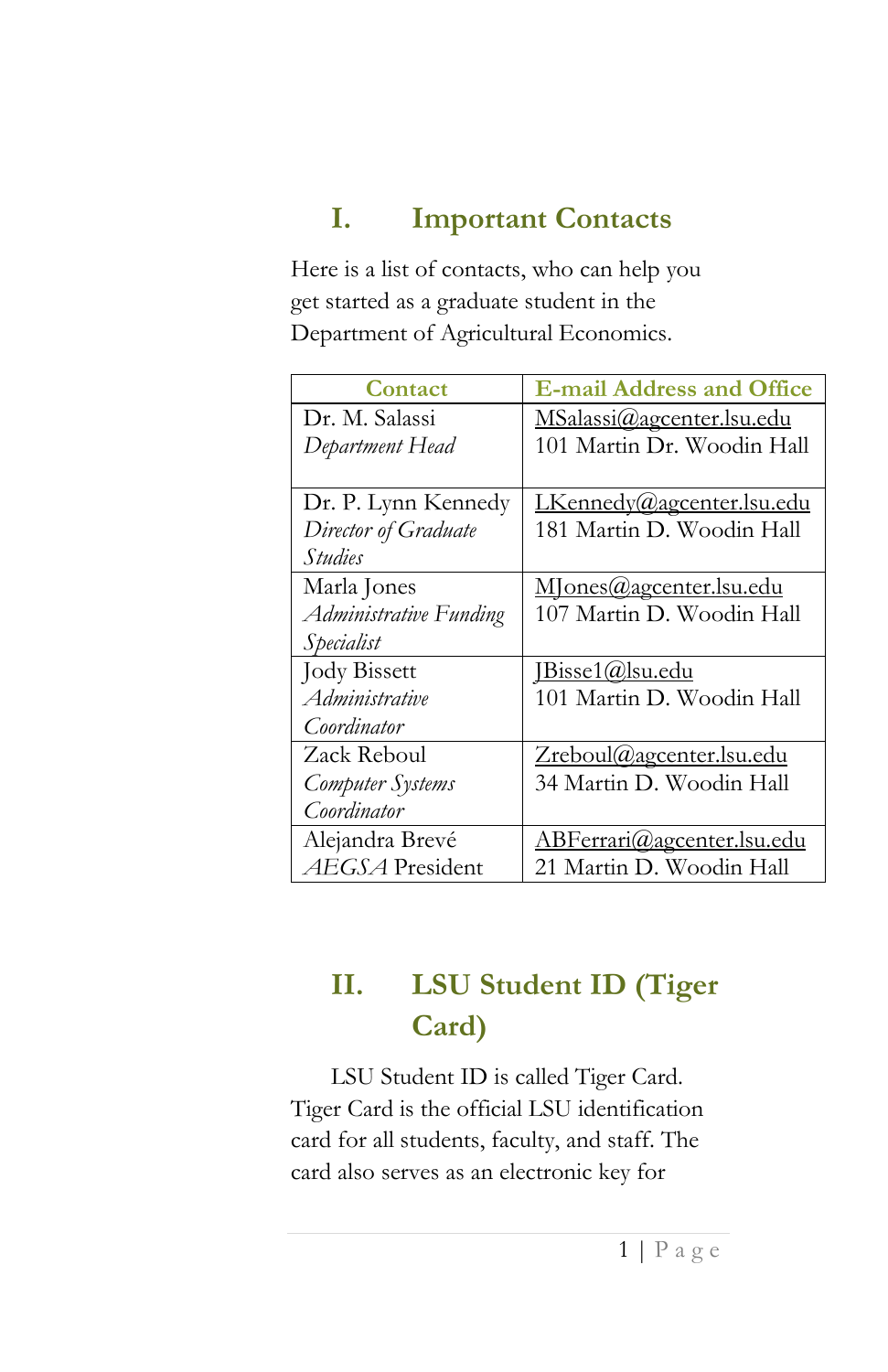residence halls. You can deposit money into a TigerCASH account and use Tiger Card as a debit card at select locations on and around LSU campus. More detailed information can be found at [Tiger Card.](http://as.lsu.edu/tiger-card)

The LSU student ID card can be obtained at the Tiger Card office located in the Student Union Tiger Card Office. In addition, the card also allows you to use other services for which you have privileges, including: libraries, printing, Recreation Center, meal plans, testing centers, athletic events, etc.



LSU UREC aquatics facilities

# <span id="page-4-0"></span>**III. myLSU Account**

The Graduate School generates a myLSU account for you. Since the ID is computergenerated, a student cannot request a specific account. For more information about the email account visi[t LSUMail Account.](https://grok.lsu.edu/article.aspx?articleid=15905)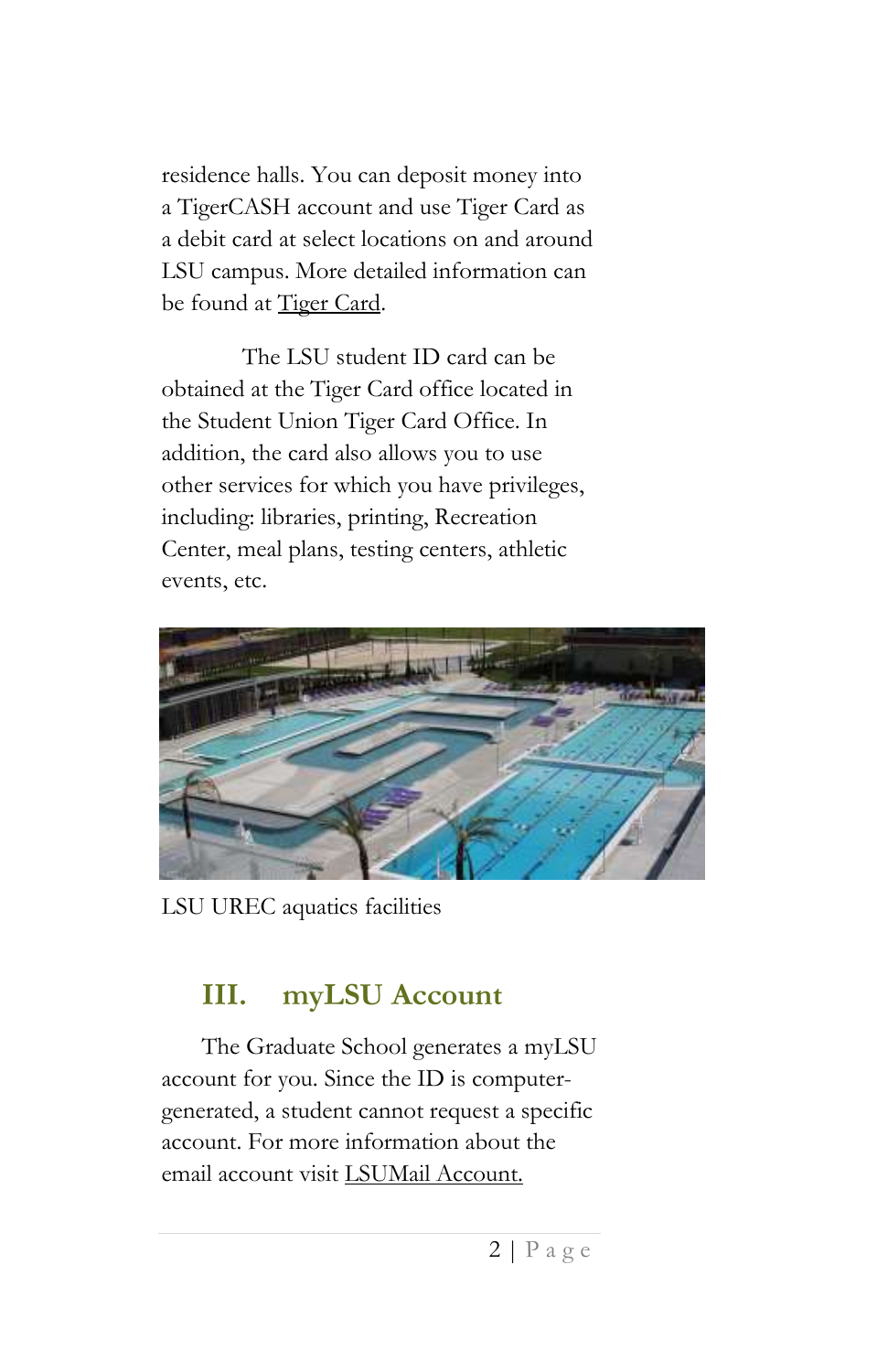myLSU account is used to complete your semester registration (adding/dropping courses). For detailed instructions please go to [Semester Registration.](http://www.lsu.edu/administration/ofa/oas/bur/registration.php)

You can also do various things with your myLSU account, such as pay fee bills, request transcripts, access to Moodle and WorkDay (accounting portal), etc.

# <span id="page-5-0"></span>**IV. Graduate Handbook in Agricultural Economics**

The Graduate Handbook in Agricultural Economics is designed as a reference for the graduate students, providing basic information on degree requirement, regulations and departmental policies that apply to graduate study in the Department of Agricultural Economics and Agribusiness at Louisiana State University. This handbook is a supplement to LSU General Catalog and Graduate Bulletin. The current issue of the Graduate Bulletin may be obtained from the Graduate school, 134 David Boyd Hall, LSU, and Baton Rouge, Louisiana 70803.

Graduate students assume full responsibility for knowledge of rules and regulations of both the Graduate School and the Department of Agricultural Economics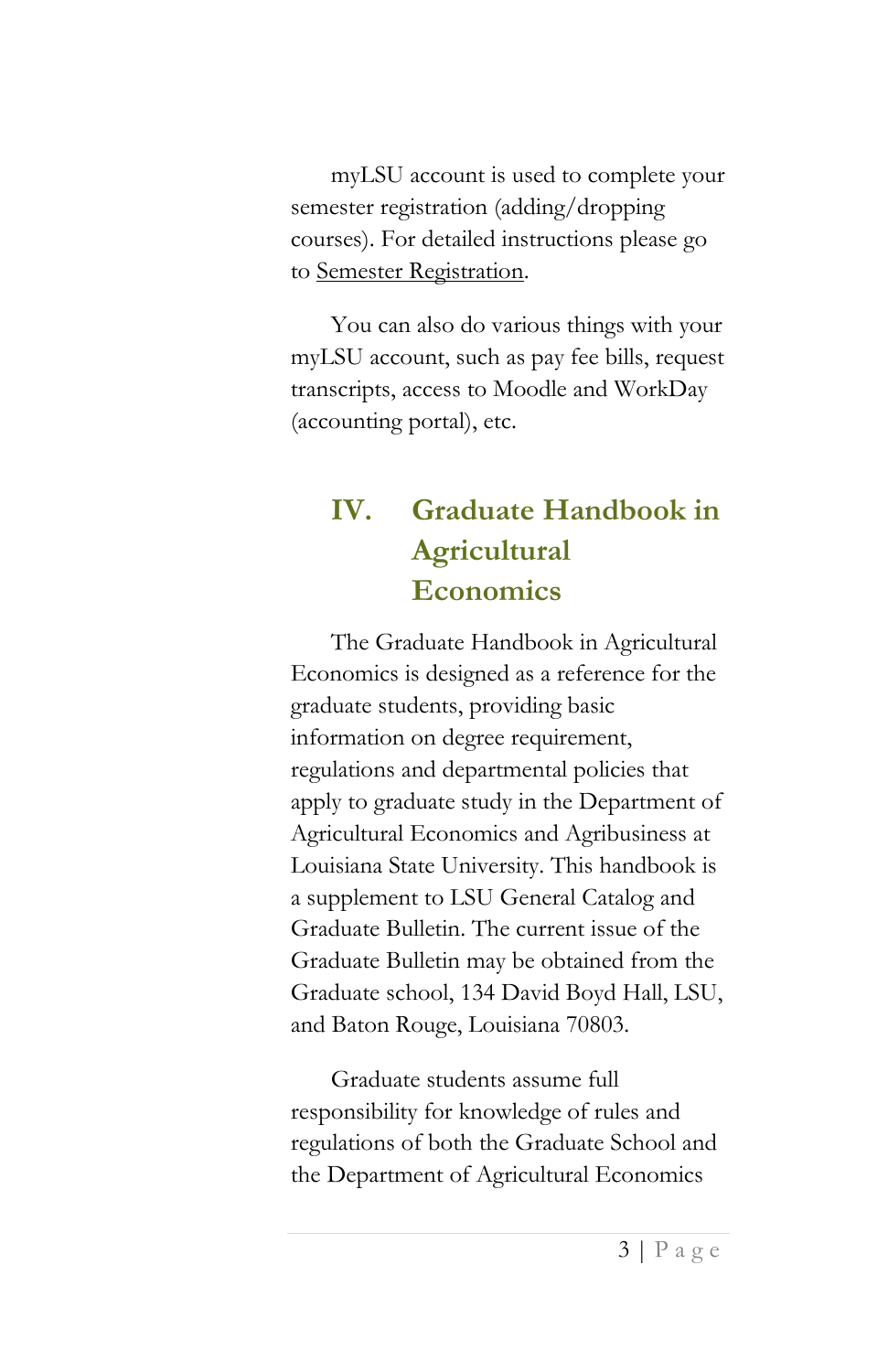and Agribusiness. You can find the Graduate Handboo[k here.](http://www.lsu.edu/agriculture/agecon/graduate/Files/Graduate_Handbook_Fall_2015.pdf)

## <span id="page-6-0"></span>**V. Assistantship**

Graduate assistantships are awarded on a competitive basis to both MS (thesis option) and PhD students.

- The current term for assistantships is a maximum of two years for MS students and three and a half years for PhD students.
- When you are offered assistantship, it is very important that you carefully read the offer letter that you received from the Department of Agricultural Economics and Agribusiness regarding the terms and conditions of your appointment.
- The department will usually assign your major advisor prior to or at the time of your arrival. In some cases, you could change your major advisor later on with the approval of the department. If you are on assistantship, the source of funding may determine the possibility of you changing your major professor.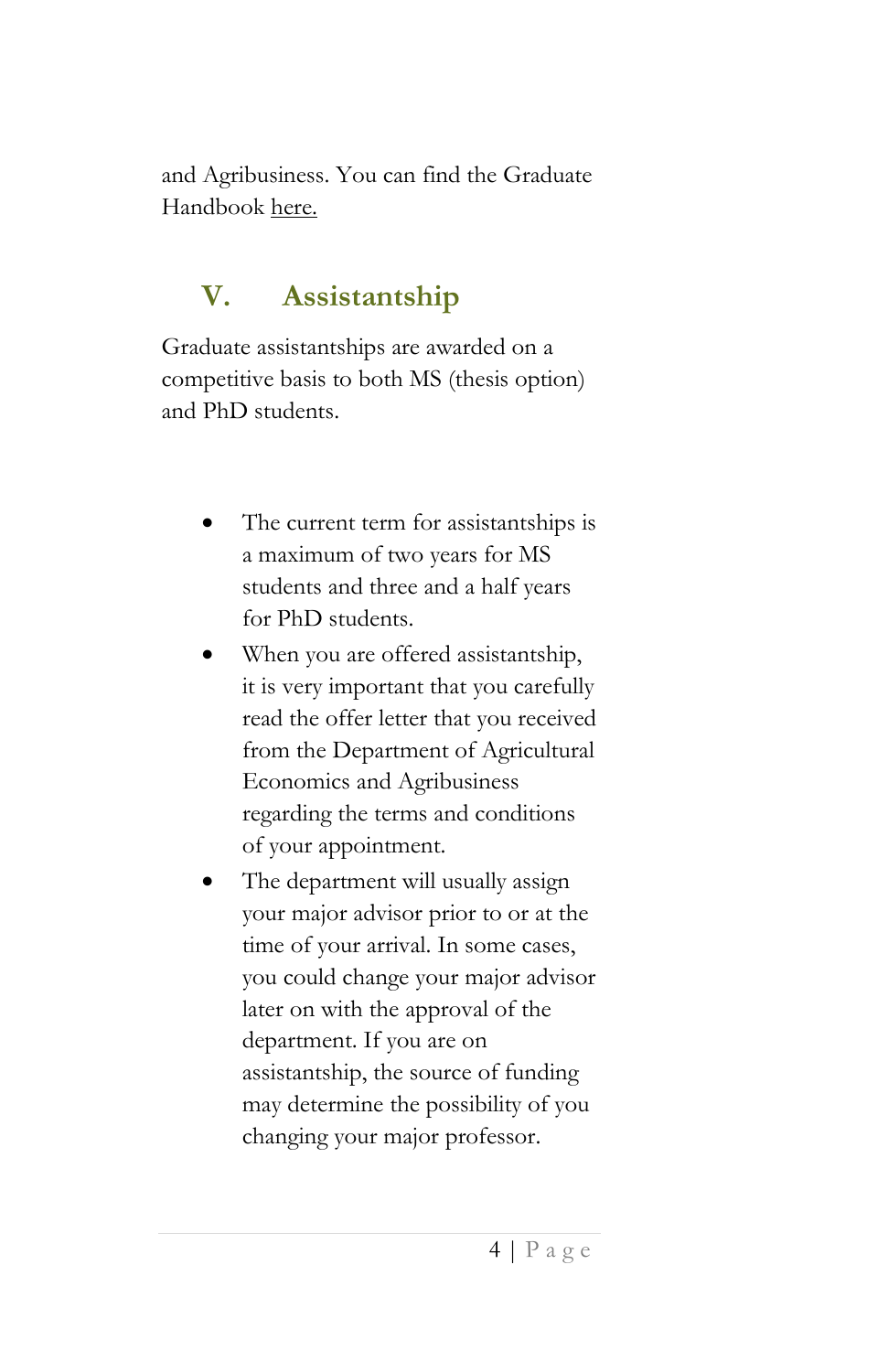There are mainly two sources of funding held by graduate students (MS and PhD) in the department: Departmental funding and Grant funding.

- Departmental funding is the case where the source of money comes from the Department of Agricultural Economics and Agribusiness. With departmental funding, you have relatively more flexibility to change your major professor if necessary. However, the departmental funding has less stability in terms of the flow of money. With departmental funding, it is unlikely that you receive assistantship beyond the maximum terms (two years for MS students and three and a half years for Ph.D students).
- Grant funding is the case where the source of money comes from entities other than the department, such as US government agencies, the state of Louisiana, etc. With grant funding, you are often expected to work on specific projects under the supervision of your major professor. Hence, there is relatively less flexibility in terms of changing your major professor when necessary. You may have to secure another source of funding, departmental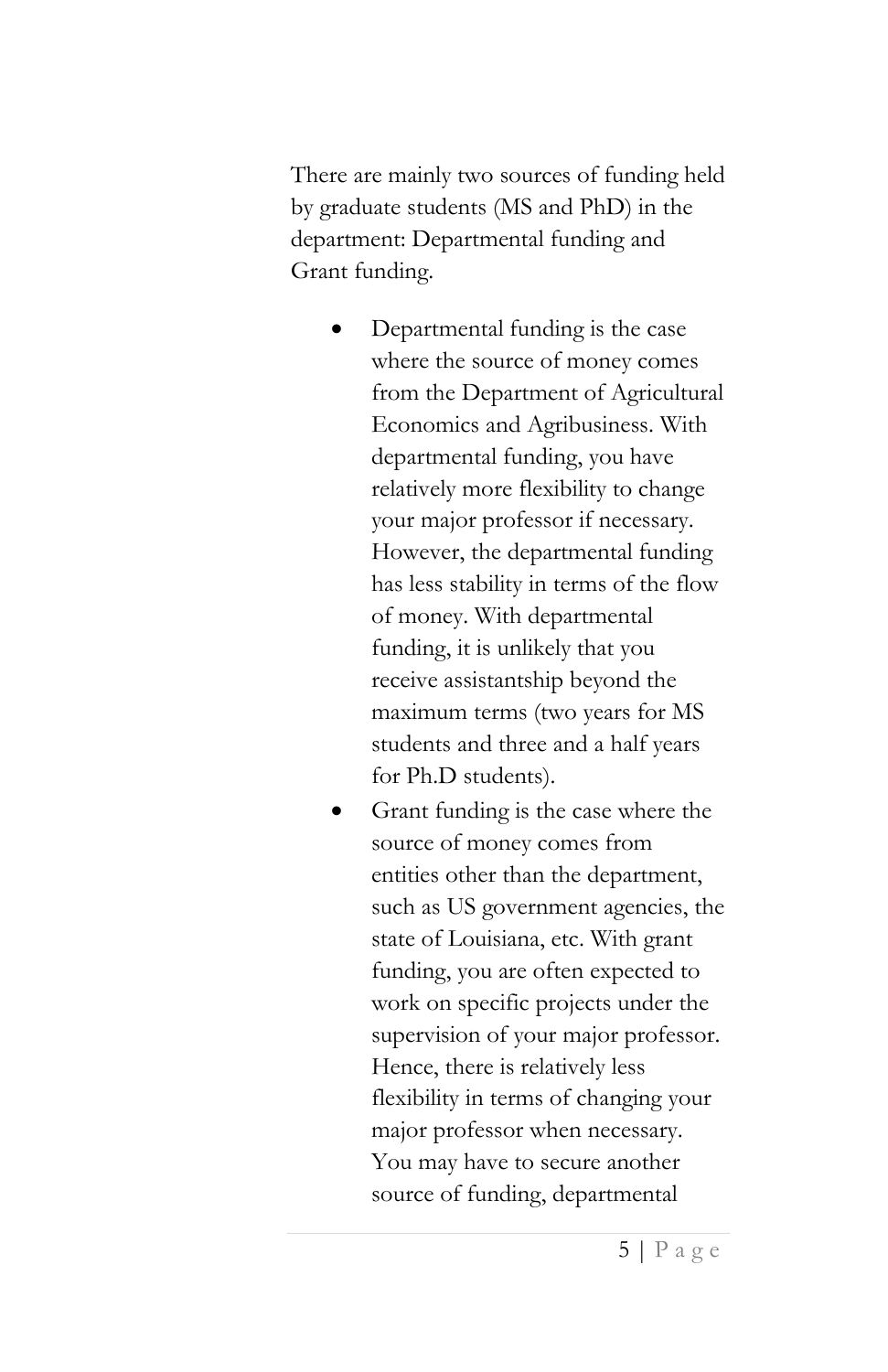funding or another grant funding from a new advisor who is willing to offer you assistantship. However, grant funding may give students more stability; your major professor may support your assistantship beyond the maximum terms as long as you make a timely progress in the program.

To be able to stay eligible for assistantship, you are required to maintain a 3.0 GPA at all times. Aside from that, you are required to register as a full time student at all semesters. That means registering for at least 9 credit hours during each fall and spring semester, while in the summer semester you are required to register for at least 6 credit hours.

# <span id="page-8-0"></span>**VI. Work Permit (Only for International Students)**

In the case of international students holding an assistantship, you are required to have a work permit. The work permit could be obtained by filling out the work permit form at the International Student Office/ISO (101 Hatcher Hall) office. For more information, please go to [Work Permit.](http://www.lsu.edu/intlpro/is/employment/student/index.php)

Once the work permit is approved, bring it to the Payroll office (204 Thomas Boyd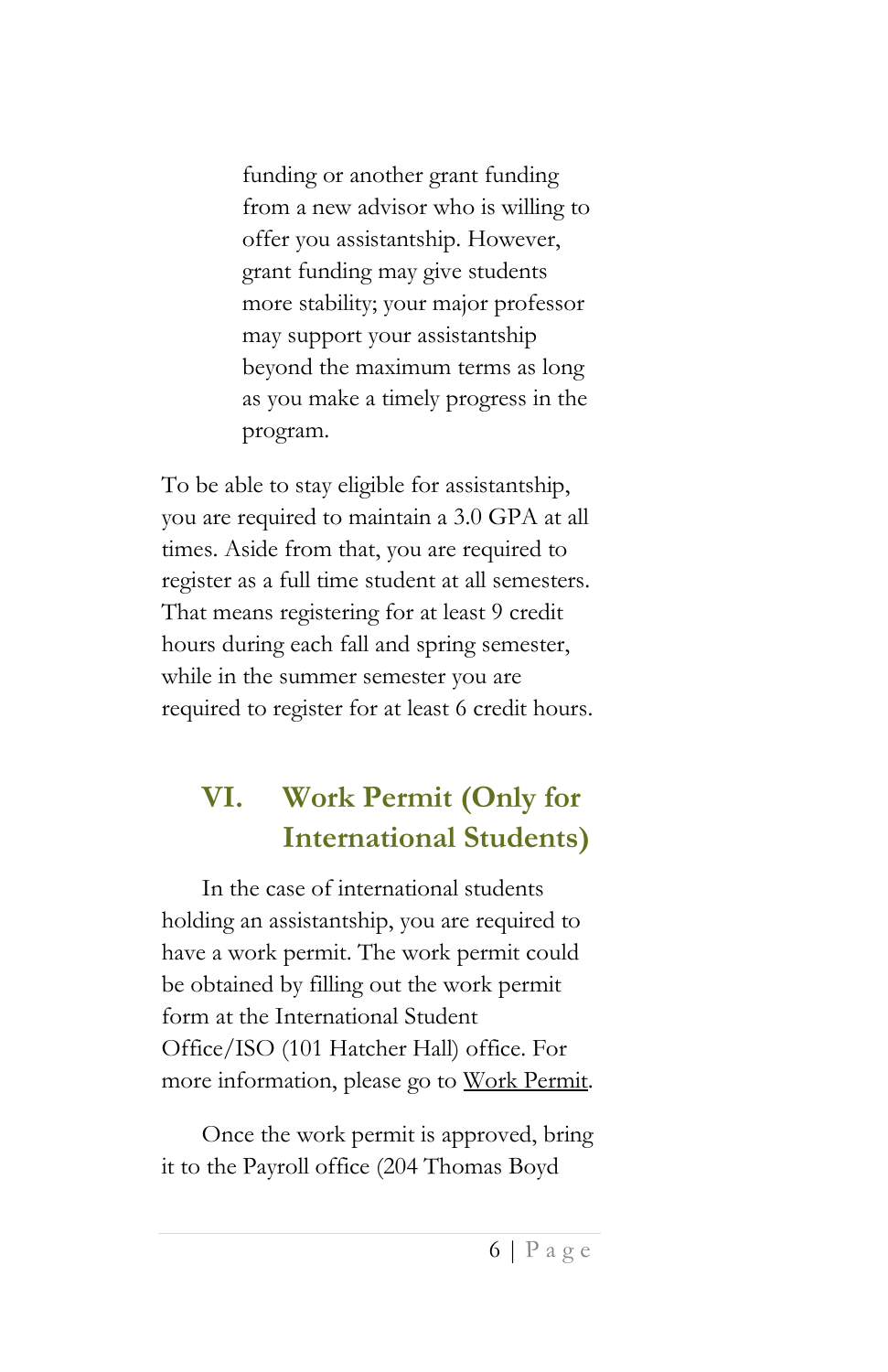Hall) and the AgEcon department office (101 Agricultural Administration Building). They will make a copy of it and you keep the original. The work permit has to be renewed every semester and it is your responsibility to do this. The renewal should be done prior to the current work permit's expiration date.

### <span id="page-9-0"></span>**VII. Office Assignment**

The president of AEGSA will assign the office and desk for incoming students. Most MS students will be assigned to room 21. This room has plenty of desks allowing new students a chance to get to know others, share materials and help each other. When the MS students are moving towards the end of their program, they may be assigned to a smaller office but the priority may be given to PhD students.

Keys to your office: Speak with Ms. Jody Bissett in Room 101 about keys to your office and to the building.

Computer Access: See Zack in Room 34 for access to the office computer.

Printer: You can use the printer in your own office. If you need paper, please check with Ms. Jody Bissett in Room 101.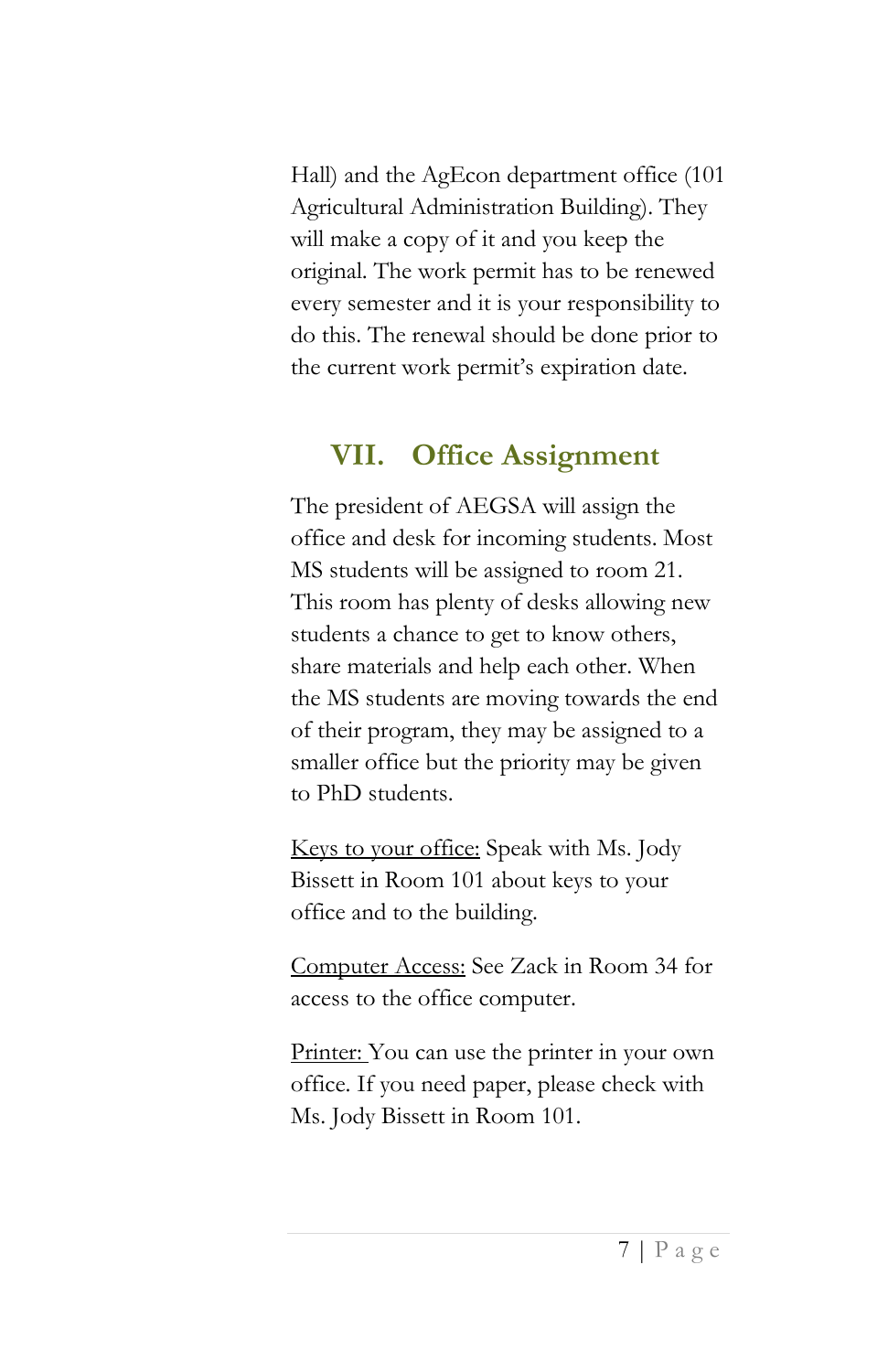Copier: There is a copier located in room 107. They allow research-related copying only. Check with Ms. Jody Bissett.

Mail box: Mail box for each office is located in room 107. You can also use outgoing mail box to mail your intercampus mail or business mail.

## <span id="page-10-0"></span>**VIII. Academic Resources**

This section provides you with academic resources available for research and course work at LSU. First, we introduce you to some of the general resources available to all LSU students. Then we will cover important resources (mainly online) that are unique to our major, Agricultural Economics and its subfields.

#### General Resources

- LSU libraries: The Middleton library is the main library on our campus and it offers a wide range of academic resources. LSU libraries websites have a lot of useful information to get you familiarize with the services available.
- Interlibrary Loan: When you need a book (or any other form of resources) that are not in the Middleton library's collection, you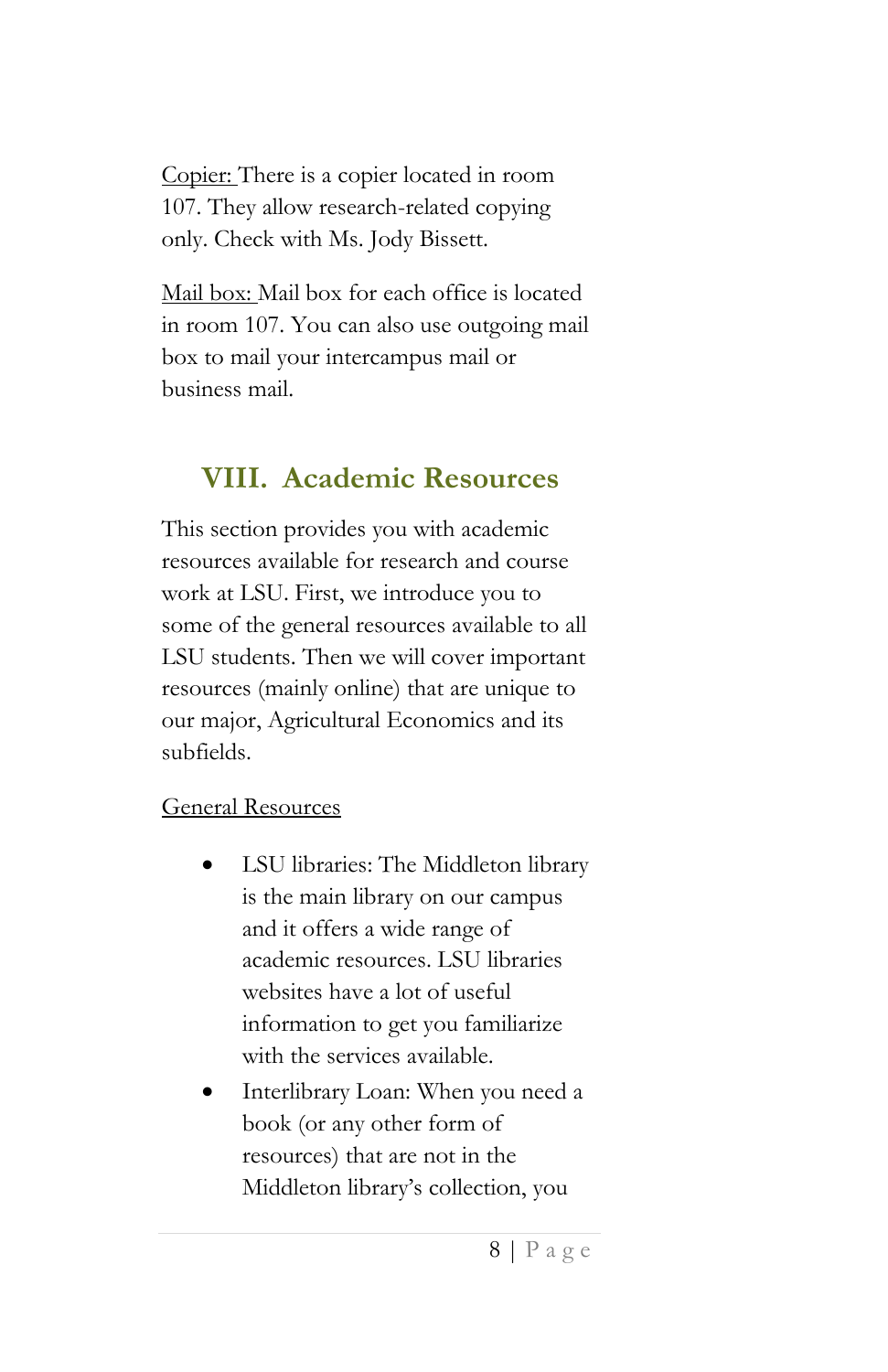can request it through Interlibrary Loan. See here for more information.

- E-journals and Online Databases: If you are looking for an article in an academic journal, you may be able to access a pdf copy of the article from E-journals section of LSU libraries website.
- If you are looking for articles on a particular topic of your interest, you can go to Indexes and Databases section, go to one of online databases and search multiple academic journals by keywords of your choice.

#### Tigerware

Tigerware is a website where LSU students can download various computer software applications for free. Available software includes Windows 7, Microsoft Office 2010, Symantec Endpoint Antivirus, and Endnote. You need to log in to your PAWS account to download any software applications from [Tigerware.](https://tigerware.lsu.edu/)

#### Virtual Lab (V-lab)

LSU Virtual Lab is a website where LSU students can access a collection of software applications that is only available on LSU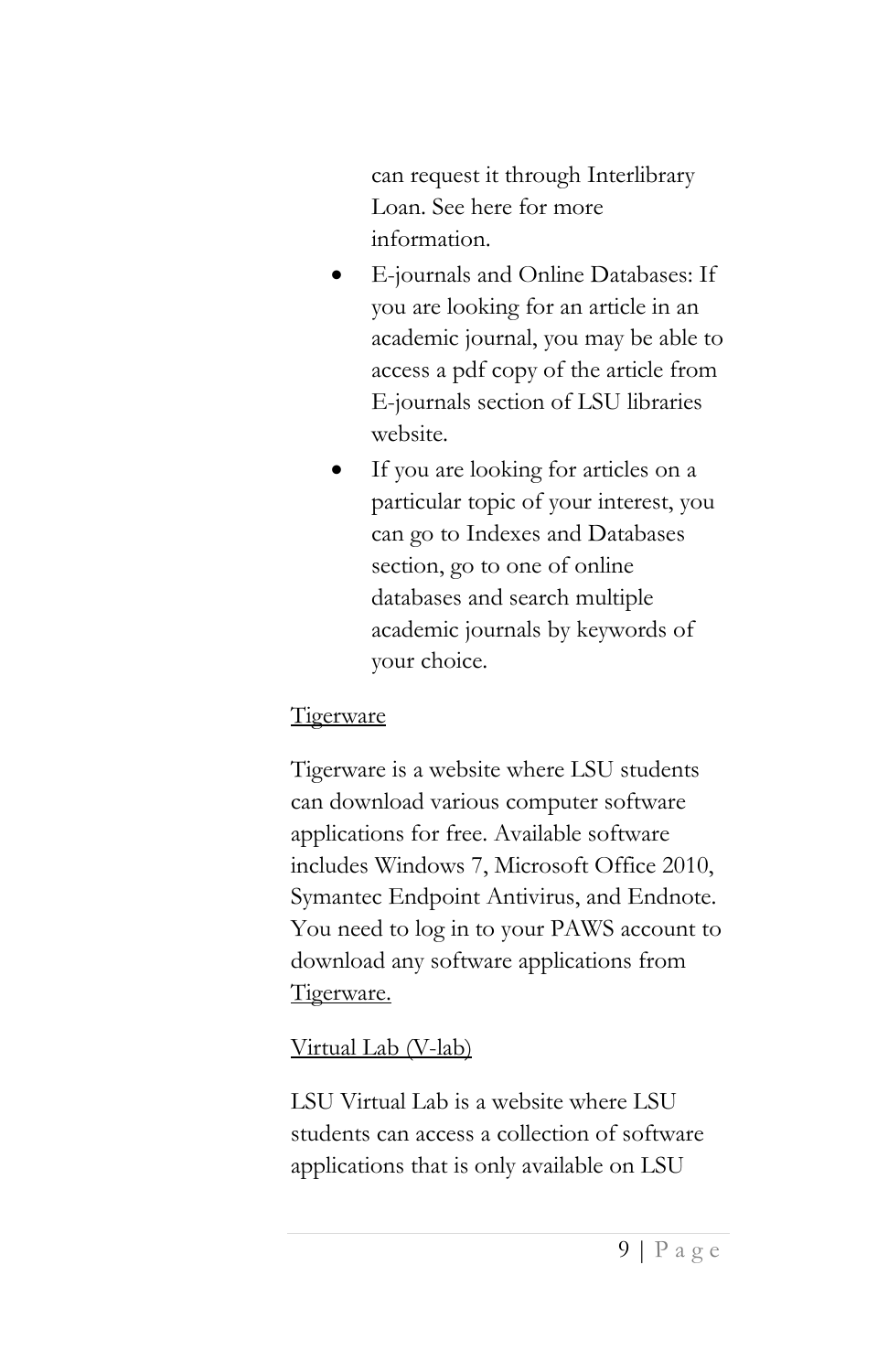computer labs from personal computers. See [here](https://grok.lsu.edu/Article.aspx?articleId=16074) for more information.

#### Gear 2 Geaux

Mobile computing devices are available for check-out at the Middleton Library Circulation Desk. A student ID is required to check out these items. Any items not returned will be charged to your fee bill. You can also check-out equipment through [Communication Across Curriculum](https://sites01.lsu.edu/wp/cxc/studio-policies-equipment-check-out-procedures/)

### Available Gear:

- Apple Macbooks
- Lenovo Laptops
- Apple iPads
- Student Response System (\*Clickers\*)
- Canon SD700 Digital Cameras
- Sony Mini DV Digital camcorders
- Tripods
- Power Cords
- Phone Chargers: iPhone 5 and 4, and Android.

#### Lynda Campus

Lynda Campus provides LSU students with online workshops that focus on the use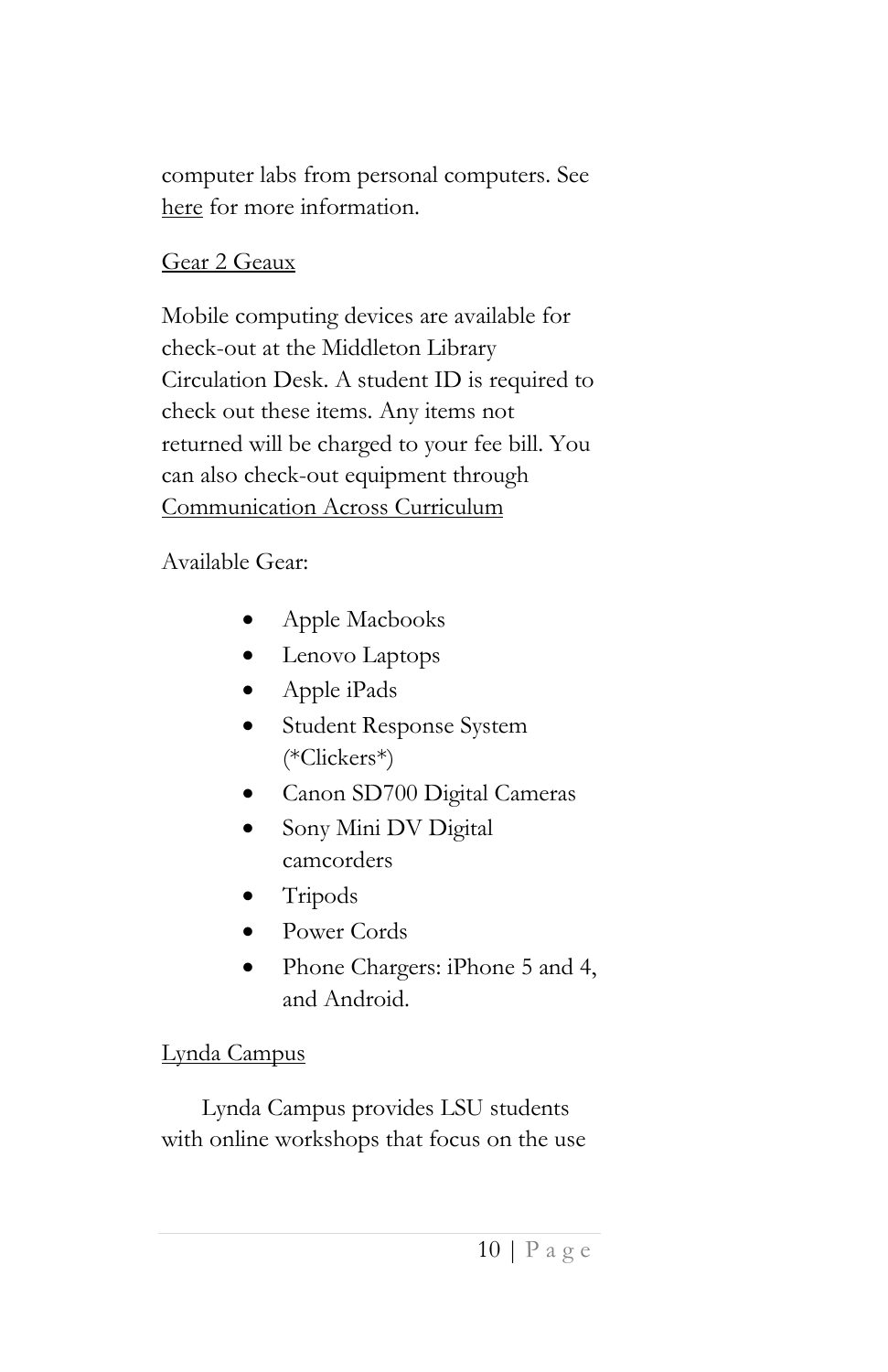of various software applications. See [here](https://grok.lsu.edu/article.aspx?articleid=16539) for more information.

#### Microsoft IT Academy

IT Academy provides LSU students with online workshops that focus on the use of Microsoft Office. See [here](https://grok.lsu.edu/article.aspx?articleid=12989) for more information.

#### Moodle

Moodle is an online platform where course instructors can upload files, make announcements, post grades and students can access them. More and more instructors at LSU are using Moodle and it is important that students are familiar with how to use Moodle. See [here](http://www.lsu.edu/it_services/moodle/index.php) for more information.

#### LSU GROK Knowledge Base

[LSU GROK Knowledge Base](https://grok.lsu.edu/article.aspx?articleid=12989) is the first place to go if you need to know more about any of the online resources introduced above.

## <span id="page-13-0"></span>**IX. How to get around LSU**

### *LSU Tiger Trails Transit System*

LSU Tiger Trails Transit System provides free bus service on and off campus. See Tiger [Trails Transit System.](https://sites01.lsu.edu/wp/tigertrails/) You can find the Tiger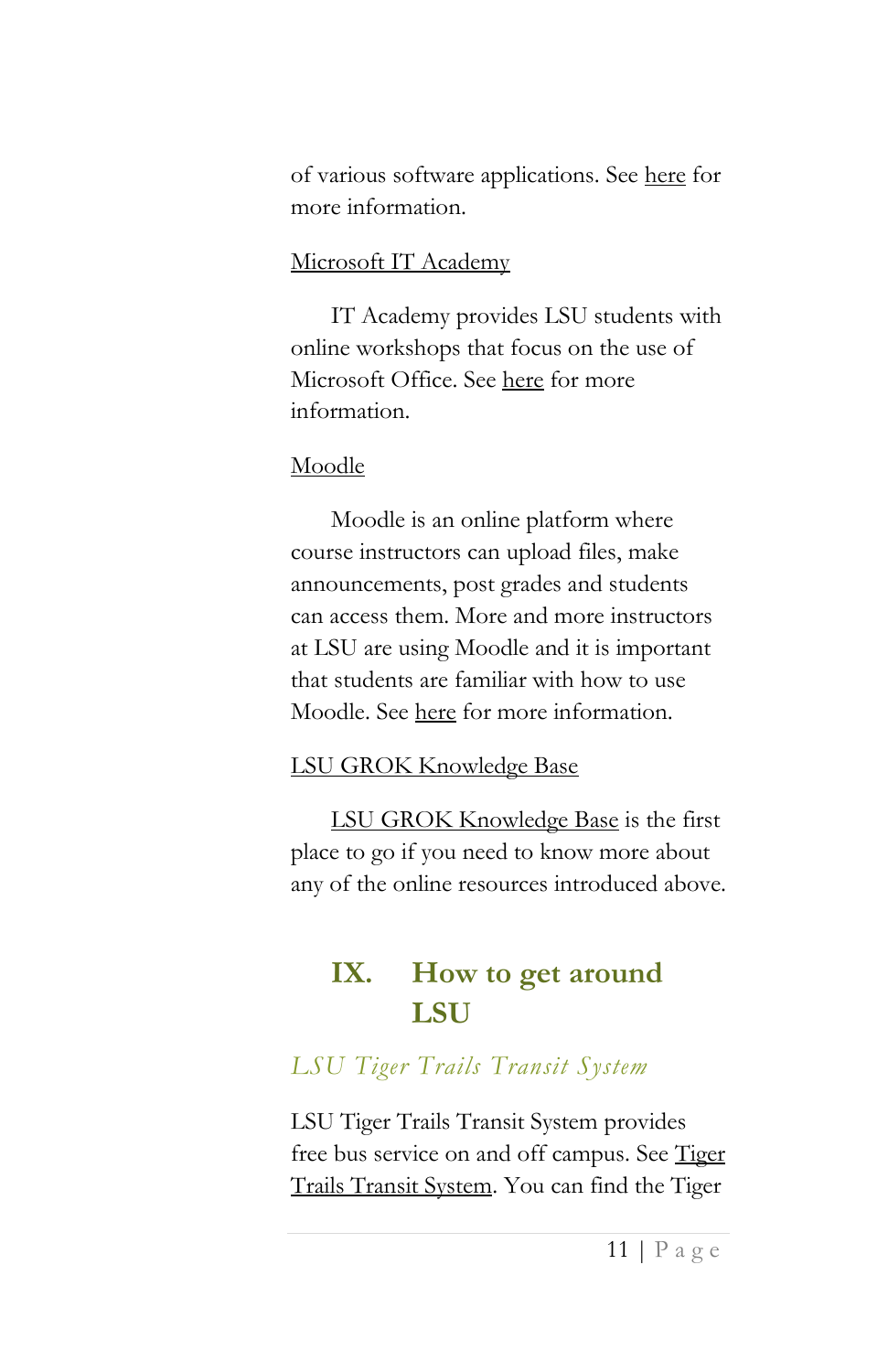Trails routes with detailed information on [Routes.](https://sites01.lsu.edu/wp/tigertrails/category/bus-routes/) The hours of operation can be found on [Hours.](https://sites01.lsu.edu/wp/tigertrails/times-of-operation/) There is also a[n app](https://lsu.transloc.com/info/mobile) for smartphones that you can download to track your bus.

## *Capital Area Transit System (CATS)*

For citywide transportation, transfers with Capital Area Transit System (CATS) are free with your student ID. For more detailed information about routes and hours, please visit [CATS.](https://www.brcats.com/)

## *LSU Parking*

If you are planning to drive to campus, then you need to have a student-parking permit to park your vehicle. Instructions on how to purchase parking permit can be found on [Parking Permit.](http://www.lsu.edu/parking/parking/studentpermit.php) After completing the purchase, the parking permit along with parking map will be mailed to your address.

Campus map and parking map can also be obtained at the Visitor Information Center (intersection of Highland Rd & Dalrympale Dr), International Cultural Center/ICC (3365 Dalrymple Drive), Student Union, and Google Maps.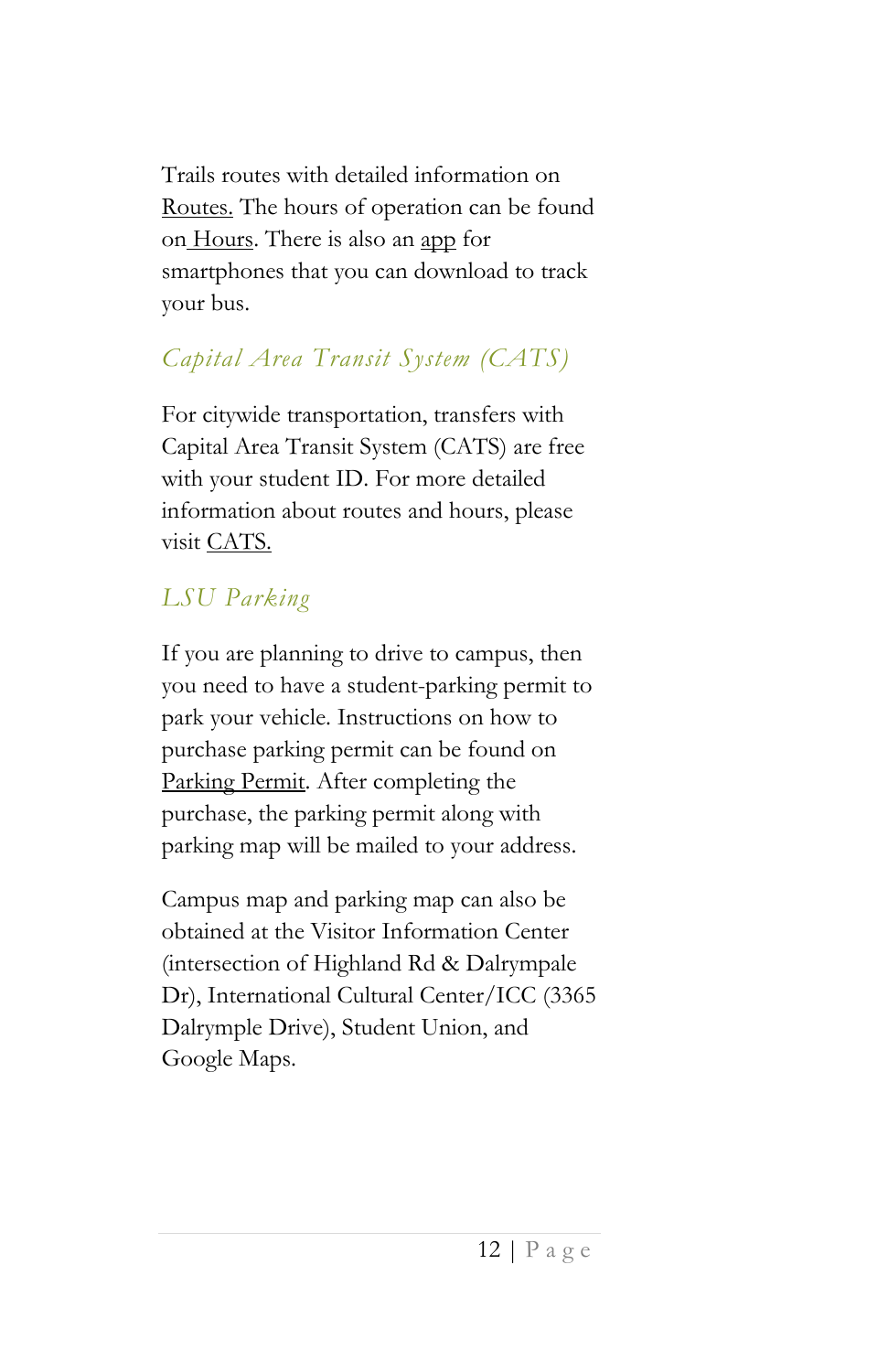### *Louisiana Driver's License and ID*

If you're new to Louisiana, you may be able to have your out-of-state driver's license transferred to the OMV. You must do this within 30 days of moving to the state. In the case of international students you will have to [apply](https://www.dmv.org/la-louisiana/apply-license.php#Apply-for-a-Drivers-License-in-LA) for a driver's license. Do this after receiving your Social Security Card.

It is also recommended for international students to get an official Louisiana ID in order to avoid carrying a passport as form of identification. See [here](https://www.dmv.org/la-louisiana/id-cards.php) for more information about Louisiana State ID.

## *Zip Cars*

If you do not own a vehicle there are other options besides public transportation. Zip Cars are located around and near campus. They offer affordable hourly rates.

- Drive cars by the hour or day. Gas & insurance included.
- In neighborhoods, cities and airports across the globe.
- Choose from sedans, hybrids, vans and more.

See [here](http://www.zipcar.com/universities/louisiana-state-university) for more information about Student Car Sharing/Zip Car program.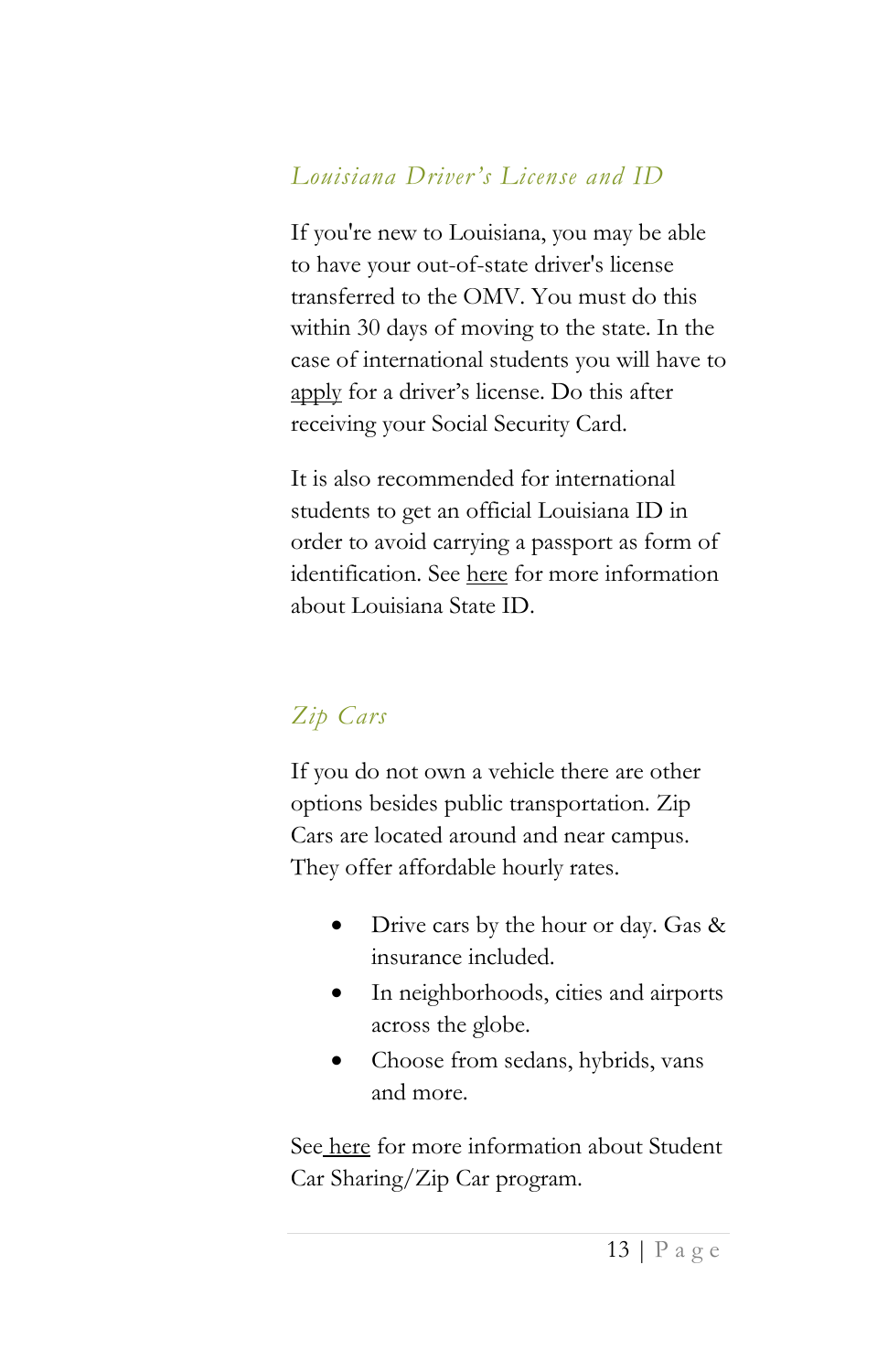# <span id="page-16-0"></span>**X. Housing Information**

Looking for housing is perhaps the most pressing matter to take care of when moving into a new place. Unfortunately, finding a place to live in Baton Rouge can be more difficult than it is in other college towns in the U.S. for several reasons. First, public transportation in Baton Rouge is inconvenient, to say the least. Second, there are some parts of the city around LSU campus that are not ideal for students to live due to safety reasons. These reasons make it difficult to find affordable housing that is safe, convenient and comfortable, especially prior to coming to Baton Rouge.

Although we are not housing experts by any means, the aim of this section is to provide the prospective and incoming students a quick overview of things to know to help them find a place to live that meet their needs, wants and the budget. Due to the fact that most graduate students who are from out of the state live in an apartment, our focus is also on finding an apartment in Baton Rouge.

## *Temporary Housing (for Incoming International Students)*

If you are an international student and decide to come to LSU without securing a place to live, which some of us do, the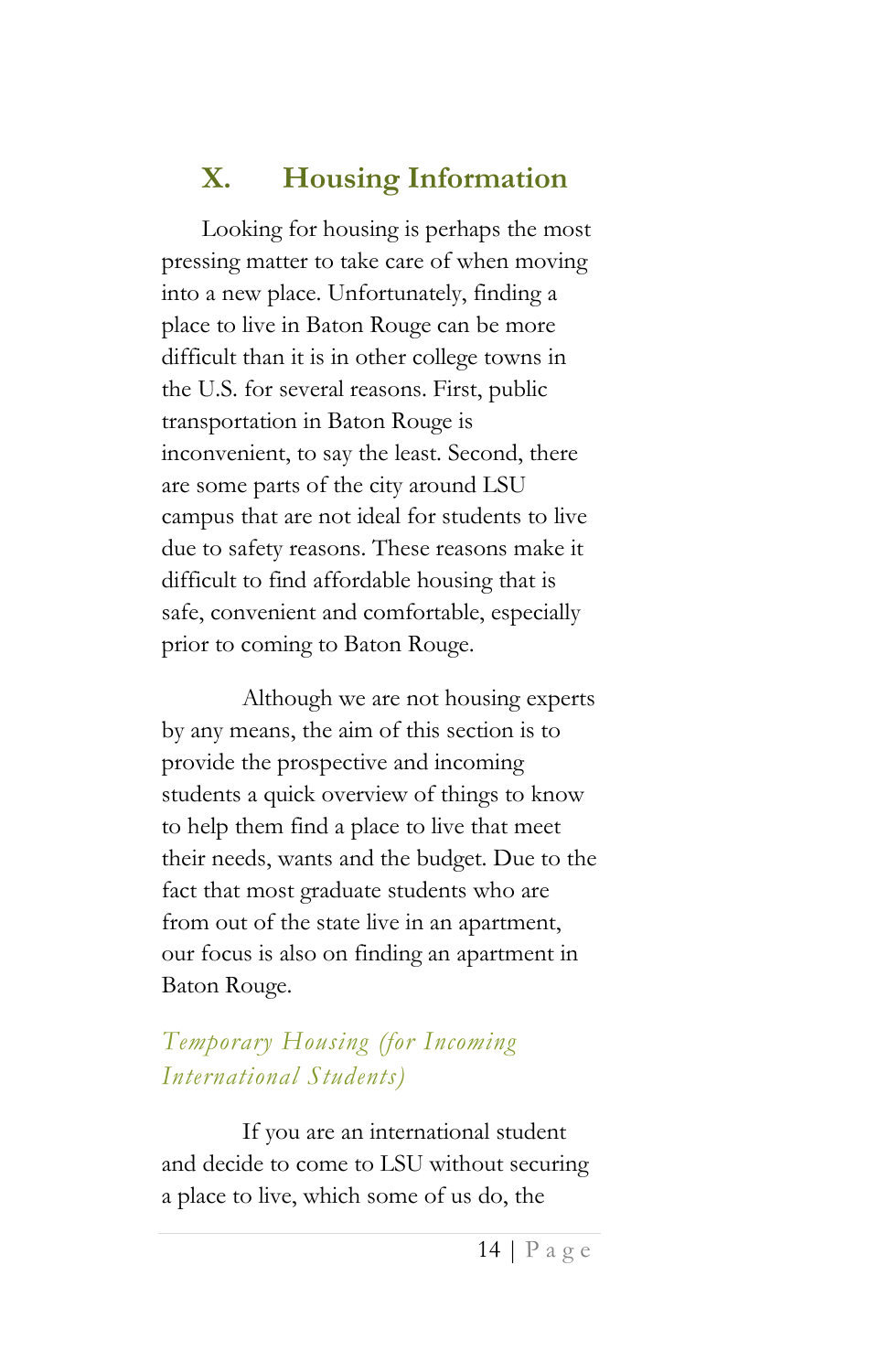International Cultural Center (ICC) provides a [temporary housing](http://www.lsu.edu/intlpro/icc/housing.php) for incoming international students. They also provide [transportation](http://www.lsu.edu/intlpro/icc/arrival-services.php) from the Baton Rouge airport to the ICC for incoming international students. Please be warned, however, that the ICC does not accept reservations for the temporary housing and beds are offered on a first-come first-serve basis. See here for more information about the [ICC.](http://www.lsu.edu/intlpro/icc/index.php)

### *LSU Residential Life*

The first place you should go to when you begin your apartment hunt is the LSU [Residential Life](https://sites01.lsu.edu/wp/reslife/) website. Although the website is mostly dedicated to undergraduate students and on-campus dormitories, they do have information that can be useful to graduate students as well. In particular, LSU has two on-campus apartments (Nicholson and Edward Gay apartments) only for graduate students and students with family. If you are interested in these on-campus apartments, you should check out their [Family & Graduate Housing website.](https://sites01.lsu.edu/wp/reslife/family-graduate-apartments/)

## *LSU Off Campus Housing*

If you are interested in off-campus housing options, you should definitely spend some time at th[e LSU Off Campus Life website.](https://offcampushousing.lsu.edu/) They have a collection of resources that students need to know in looking for off-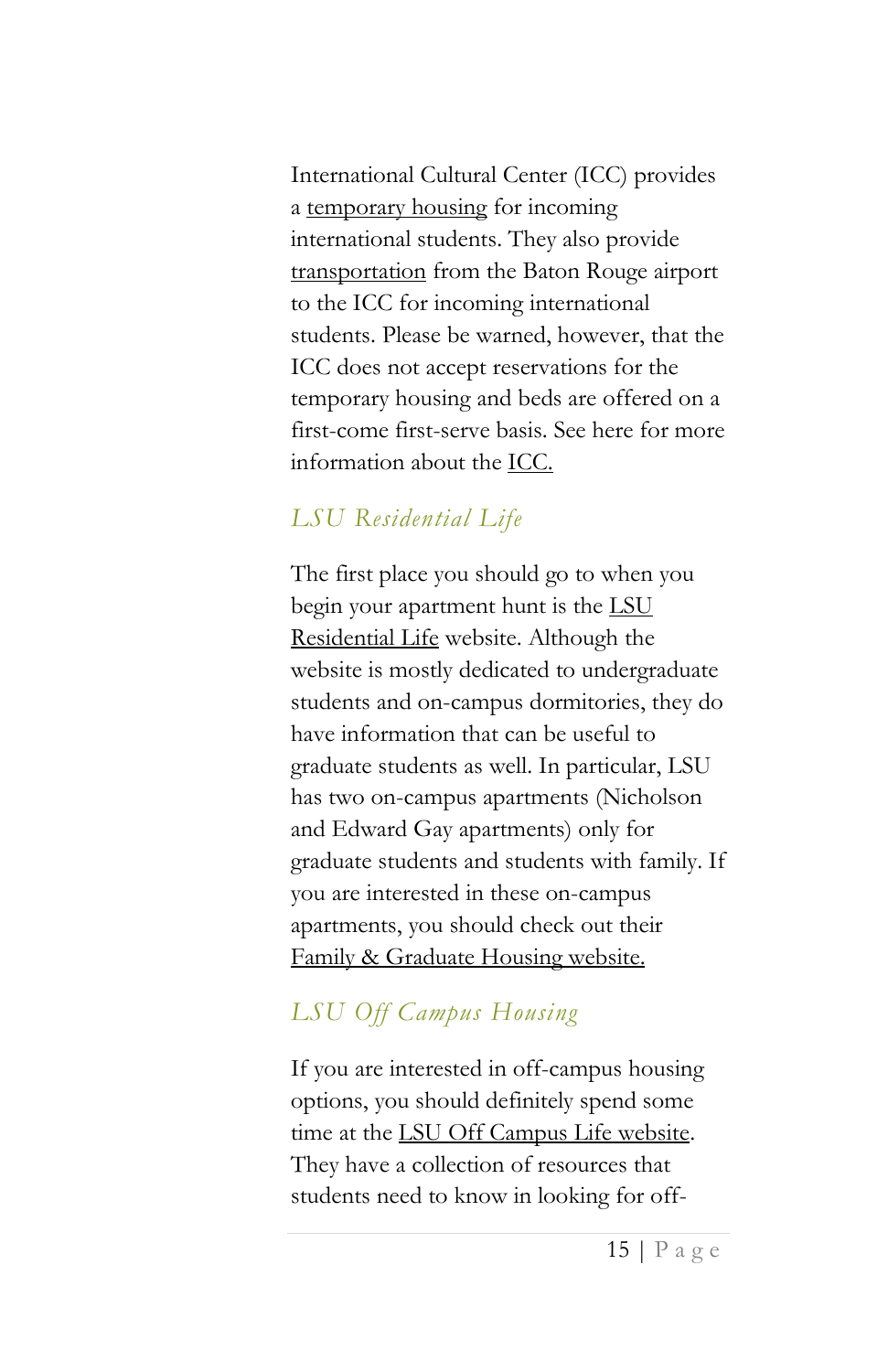campus housing. If you are looking for roommate(s) this is a good place to start.

### *Safety around LSU Campus*

We mentioned earlier that some parts of the city around LSU campus could be unsafe, so extra precautions should be taken in choosing a place to live. If you are trying to look for an apartment off-campus and want to know the atmosphere of the neighborhood, Google Street View can be quite useful. However, please do not solely rely on on-line resources including Google Street View to determine the safety of the place you are interested in. It is advisable for you to actually see the place before signing a lease or making any legally binding agreements with the landlord to make sure you get what you really want, especially if you are looking for off-campus housing.

### *Where to look for off-campus housing*

So far we have talked about what you should know before you start your housing search. In this section, we would like to introduce a list of websites where you can find information about apartments or classifieds for off-campus roommate search.

 Google Map: [Google Map](https://www.google.com/maps) can be the most helpful on-line resource to find an apartment around LSU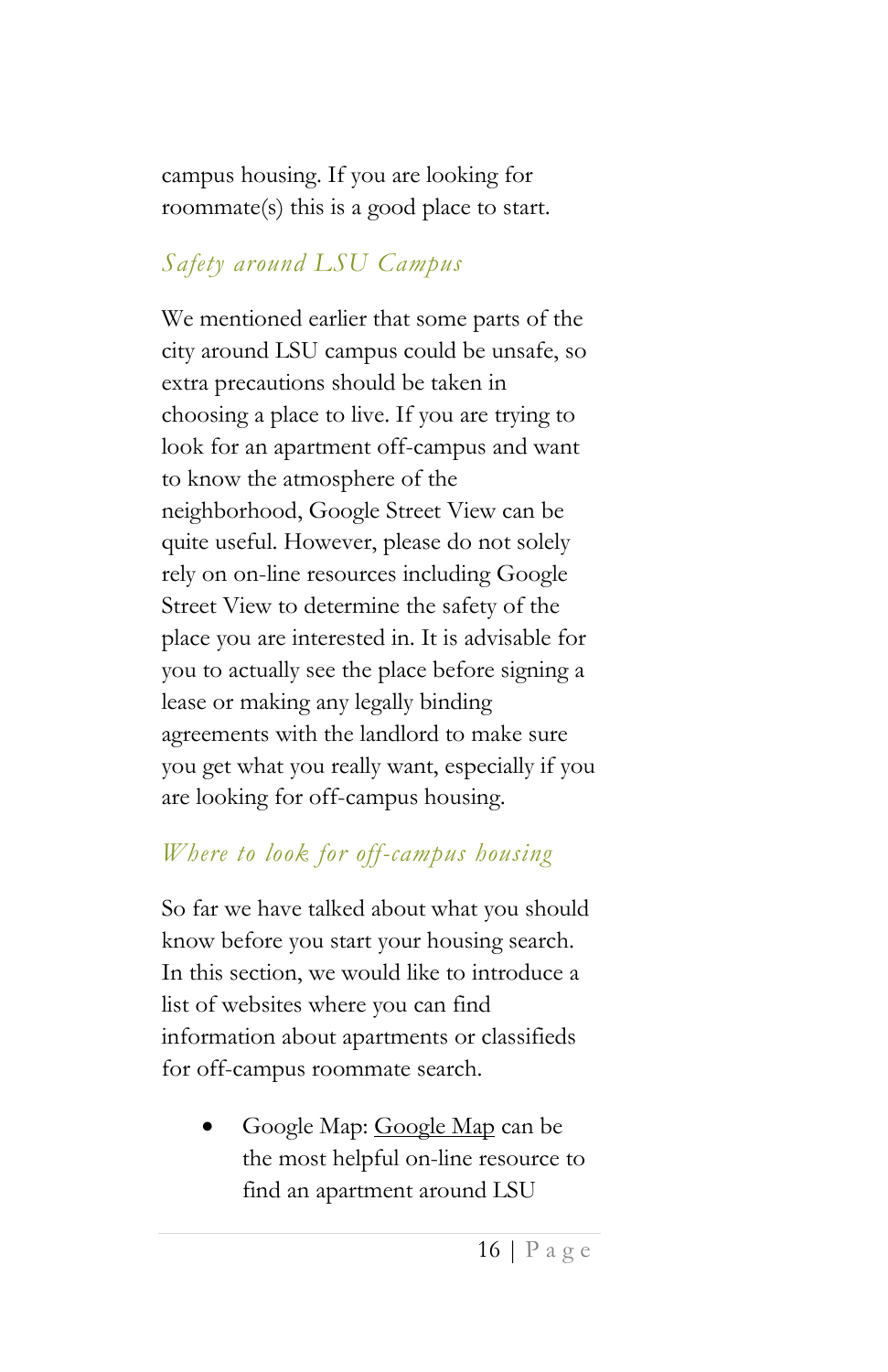campus. Simply locate LSU campus on Google Map and use search nearby function and type "apartments" for example. It will generate a list of apartments (most of them with links to the property and/or a phone number) around the campus.

- ICC Roommate Search: Current international students can send a roommate search request to the ICC, and the ICC staff will post your request on their website. You may find a housing option that suits interest [here.](http://www.lsu.edu/intlpro/icc/roommate.php)
- [LSU Off Campus Housing:](https://offcampushousing.lsu.edu/) The Residential Life Off campus website has a profile database of students in search of roommate(s).
- [Craigslist Baton Rouge:](https://batonrouge.craigslist.org/) Craigslist is a website featuring free online classifieds including housing. Baton Rouge section also has classifieds for housing
- Facebook: If you have a Facebook account, you may find classifieds on housing and various sales in public groups.
	- o LSU SVM Buy, Sell, Trade, Rent, & Roomies
	- o Buy and Sell LSU marketplace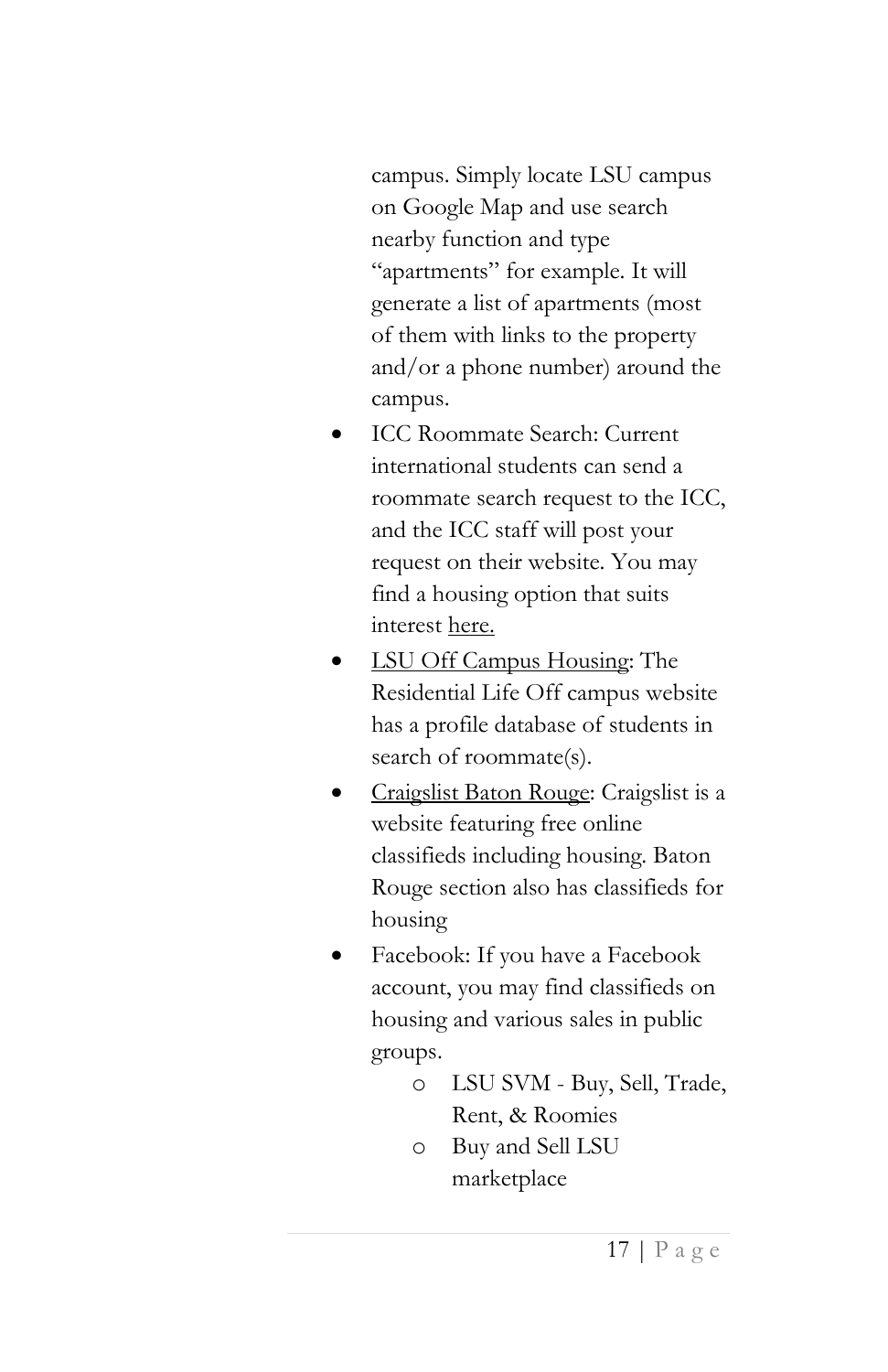#### o International Students @ LSU

If you are to find housing information through classifieds, such as Craigslist and Facebook Marketplace, please be extra careful as some of the postings on such websites could be a scam. If you see some classifieds that looks suspicious or too good to be true, please use your caution and common sense (as an economist in training). Always keep in mind that there is no free lunch after all.

## <span id="page-20-0"></span>**XI. Other Information**

We hope that this guide for new and prospective graduate students have been helpful for you to get ready for your graduate study at the Department of Agricultural Economics and Agribusiness at LSU. In case you have any questions or need any help, please refer to the contact information at the beginning of this document. If you wish to ask a question to graduate students in our department, feel free to contact the Welcoming Committee of the AgEcon Graduate Student Association. We are always happy to answer any questions you may have.

If you are a current student in this department and need help on anything about your graduate study, the Welcoming